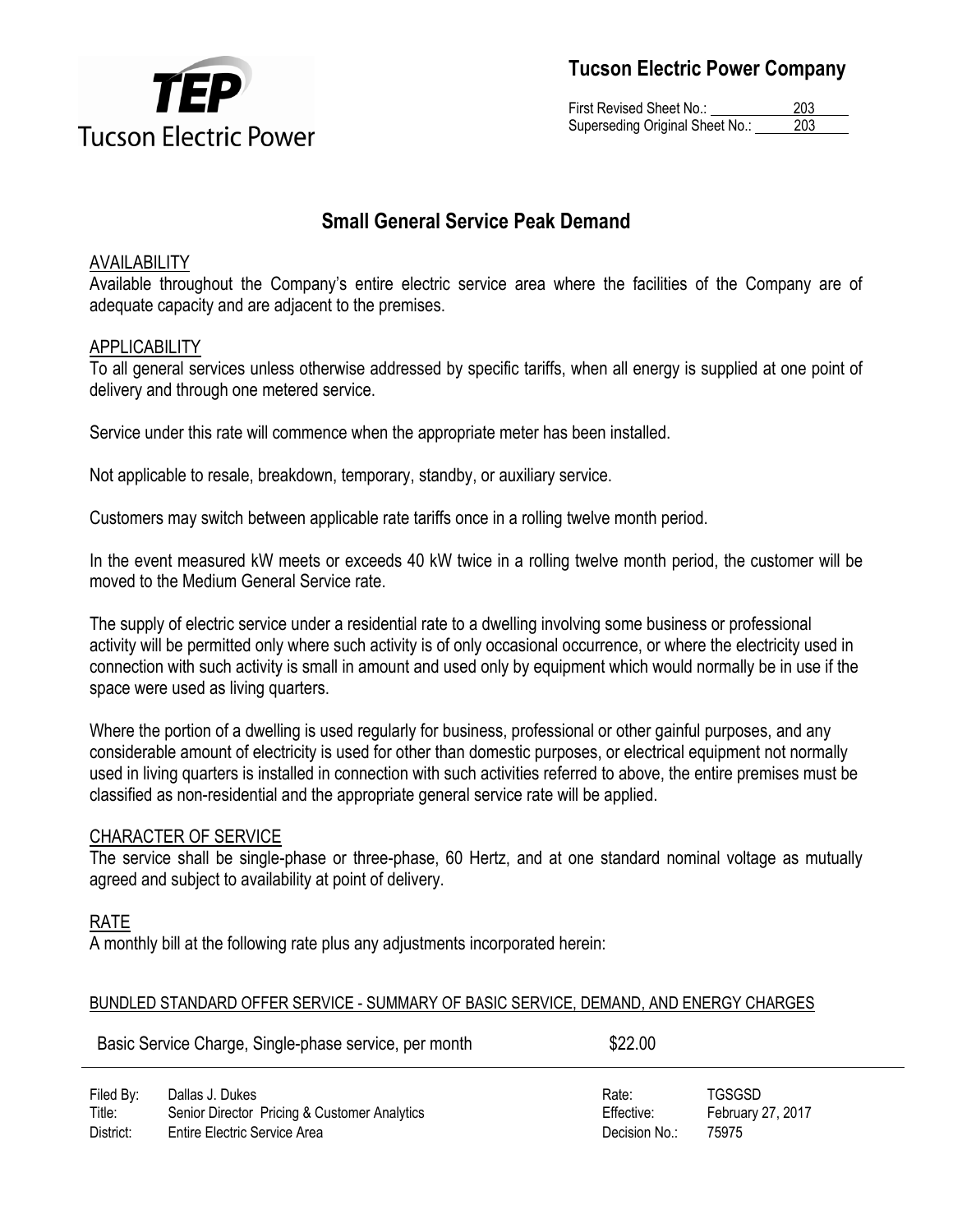

First Revised Sheet No.: 203 - 1 Superseding Orginal Sheet No.: 203 - 1

| Basic Service Charge, Three-phase service, per month |                                           | \$29.00 |                                           |
|------------------------------------------------------|-------------------------------------------|---------|-------------------------------------------|
| Demand Charges (per kW):                             |                                           |         |                                           |
| $0 - 7$                                              |                                           | \$9.95  |                                           |
| Over 7                                               |                                           | \$13.95 |                                           |
| Energy Charges (per kWh)<br>All kWh                  | Summer<br>(May – September)<br>\$0.062483 |         | Winter<br>(October – April)<br>\$0.052483 |
| Power Supply Charge (Per kWh)                        | Summer<br>(May - September)               |         | Winter<br>(October – April)               |

Base Power \$0.035861 \$0.032515 The Power Supply Charge is the sum of the Base Power Charge and the Purchased Power and Fuel Adjustment Clause (PPFAC), a per kWh adjustment in accordance with Rider-1-PPFAC. PPFAC reflects increases or decreases in the cost to the Company for energy either generated or purchased above or below the base cost per kWh sold.

#### BILLING DEMAND

The monthly billing demand shall be the greatest measured 1-hour average demand during the on-peak time-ofuse hours of the billing period.

#### PEAK PERIODS

The Summer On-Peak period is 2:00 p.m. to 8:00 p.m., Monday through Friday (excluding Memorial Day, Independence Day, and Labor Day).

The Winter On-Peak periods are 6:00 a.m. - 10:00 a.m. and 5:00 p.m. - 9:00 p.m., Monday through Friday (excluding Thanksgiving Day, Christmas Day, and New Year's Day).

All other hours are Off-Peak. If a holiday falls on Saturday, the preceding Friday is designated Off-Peak; if a holiday falls on Sunday, the following Monday is designated Off-Peak.

#### DIRECT ACCESS

A Customer's Direct Access bill will include all unbundled components except those services provided by a qualified third party. Those services may include Metering (Installation, Maintenance and/or Equipment), Meter Reading, Billing and Collection, Transmission and Generation. If any of these services are not available from a third party supplier and must be obtained from the Company, the rates for Unbundled Components set forth in this tariff will be applied to the customer's bill.

| Filed By: | Dallas J. Dukes                              | Rate:         | TGSGSD     |
|-----------|----------------------------------------------|---------------|------------|
| Title:    | Senior Director Pricing & Customer Analytics | Effective:    | February 2 |
| District: | Entire Electric Service Area                 | Decision No.: | 75975      |

Effective: February 27, 2017 Decision No.: 75975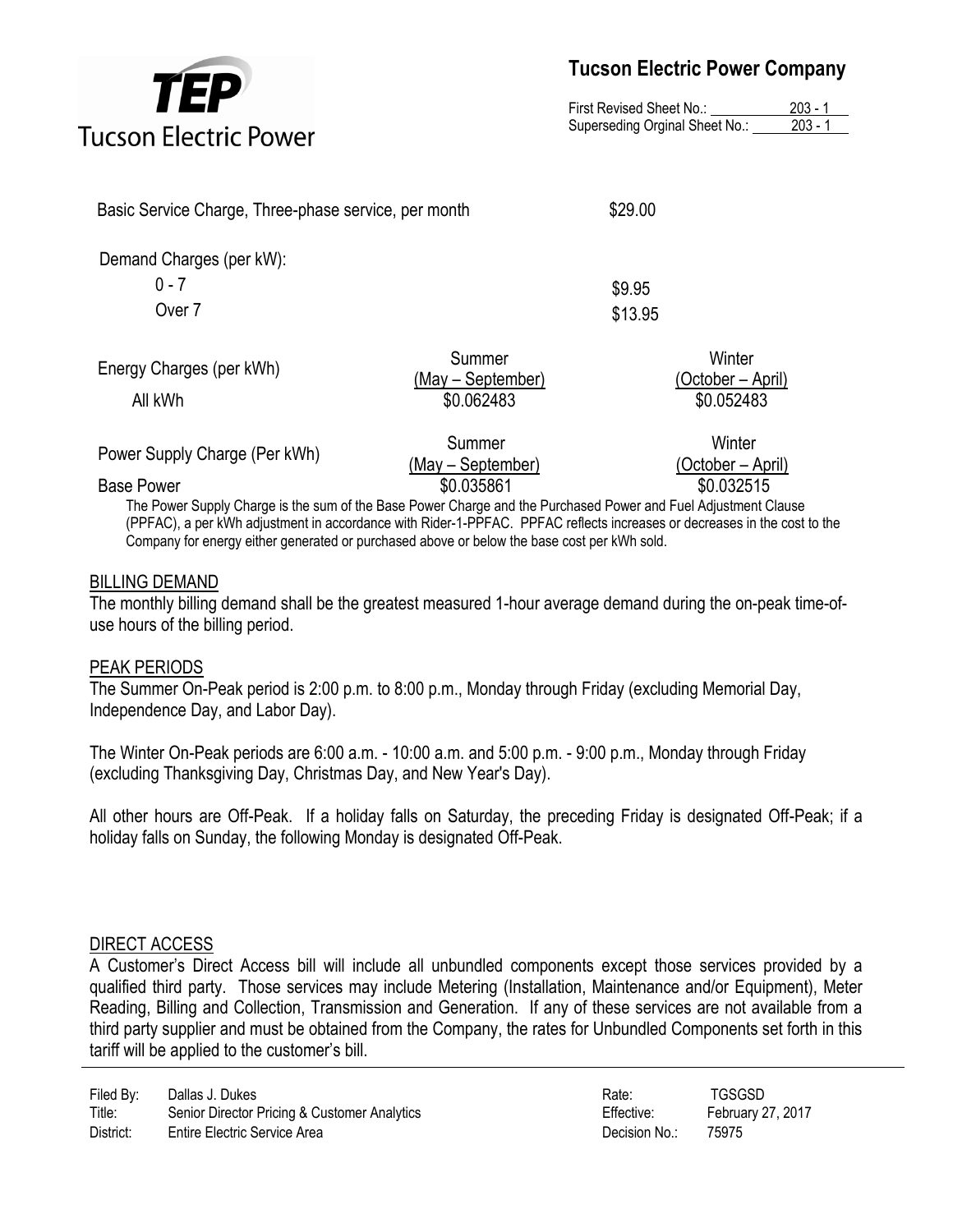

First Revised Sheet No.: 203 - 2 Superseding Orginal Sheet No.: 203 - 2

## FOR DIRECT ACCESS: ARIZONA INDEPENDENT SCHEDULING ADMINISTRATOR (AZISA) CHARGE

A charge per kWh shall, subject to FERC authorization, be applied for costs associated with the implementation of the AZISA in Arizona.

## TEP STATEMENT OF CHARGES

For all additional charges and assessments approved by the Arizona Corporation Commission see the TEP Statement of Charges which is available on TEP's website at www.tep.com.

## TAX CLAUSE

To the charges computed under the above rate, including any adjustments, shall be added the applicable proportionate part of any taxes or governmental impositions which are or may in the future be assessed on the basis of gross revenues of the Company and/or the price or revenue from the electric energy or service sold and/or the volume of energy generated or purchased for sale and/or sold hereunder.

## RULES AND REGULATIONS

The standard Rules and Regulations of the Company as on file with the Arizona Corporation Commission shall apply where not inconsistent with this rate.

#### ADDITIONAL NOTES

Additional charges may be directly assigned to a customer based on the type of facilities (e.g., metering) dedicated to the customer or pursuant to the customer's contract, if applicable. Additional or alternate Direct Access charges may be assessed pursuant to any Direct Access fee schedule authorized.

## BUNDLED STANDARD OFFER SERVICE CONSISTS OF THE FOLLOWING UNBUNDLED COMPONENTS:

|                                                       | Basic Service Charge Components (Unbundled): |                  |               |                   |  |
|-------------------------------------------------------|----------------------------------------------|------------------|---------------|-------------------|--|
|                                                       | Description                                  | Single-Phase     |               | Three-Phase       |  |
| Meter Services, per month<br>Meter Reading, per month |                                              | \$2.41<br>\$0.47 |               | \$9.41<br>\$0.47  |  |
|                                                       |                                              |                  |               |                   |  |
|                                                       | Billing & Collection, per month              | \$5.62           |               | \$5.62            |  |
| Filed By:                                             | Dallas J. Dukes                              |                  | Rate:         | <b>TGSGSD</b>     |  |
| Title:                                                | Senior Director Pricing & Customer Analytics |                  | Effective:    | February 27, 2017 |  |
| District:                                             | Entire Electric Service Area                 |                  | Decision No.: | 75975             |  |